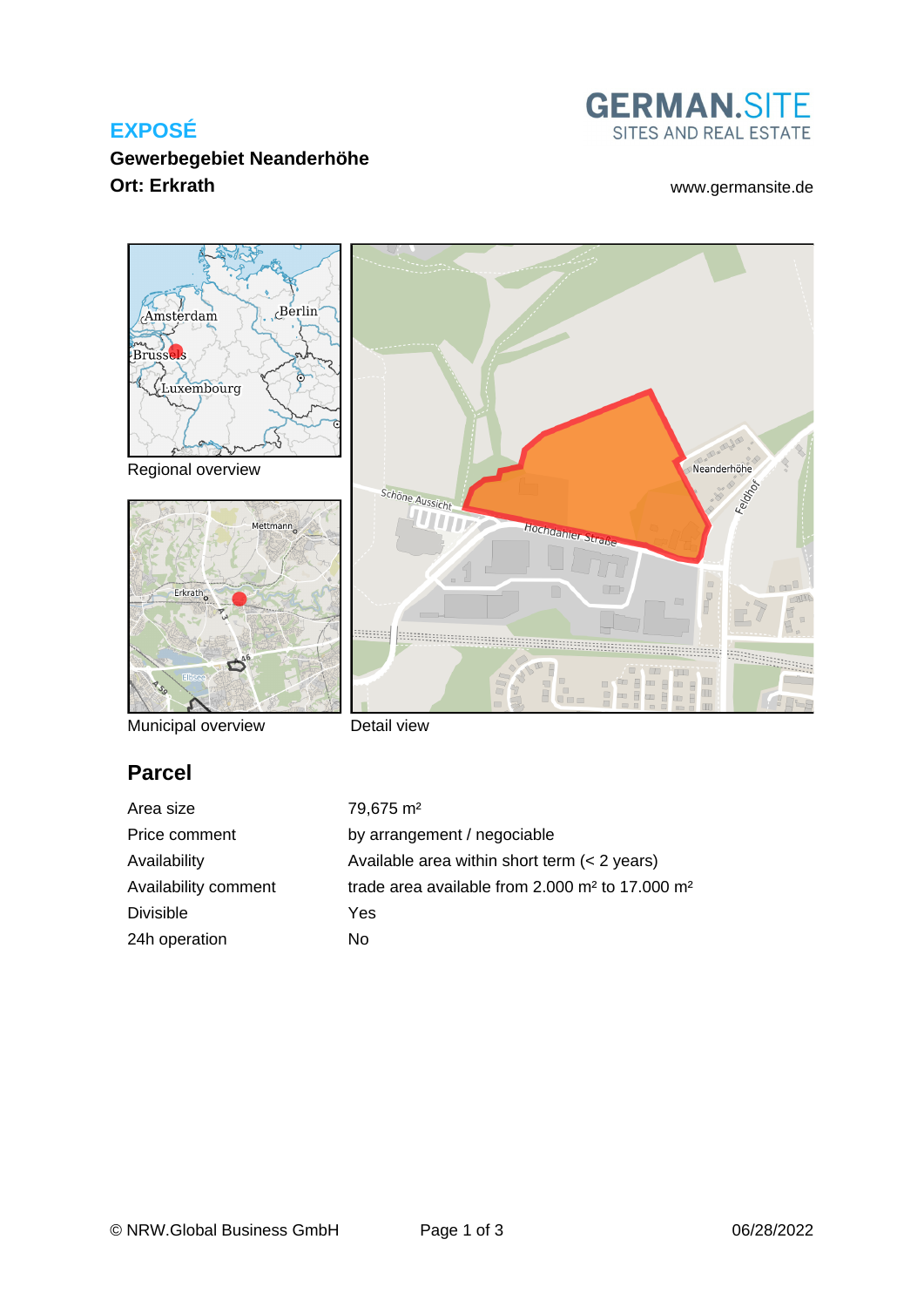# **EXPOSÉ**



### **Gewerbegebiet Neanderhöhe Ort: Erkrath** [www.germansite.de](http://www.germansite.de)

### **Details on commercial zone**

premium trade area

The commercial area Neanderhöhe, which is located in the immediate vicinity of the representative commercial area Bessemer Straße, has a very good connection with an easily accessible railway stop (journey time 12 minutes to Düsseldorf Hbf) and the proximity to the A3 and A46 motorways. Düsseldorf International Airport can be reached in around 25 minutes by car or train. A service location with an attractive architectural design for high-quality office use and innovative technology is planned here.

| Industrial tax multiplier     | 420.00 %                                                                  |
|-------------------------------|---------------------------------------------------------------------------|
| Information on purchase price | by arrangement / negociable                                               |
| Availability                  | trade area available from $2.000$ m <sup>2</sup> to 17.000 m <sup>2</sup> |
| Area type                     | GE.                                                                       |
| <b>Specifics</b>              | trade area available from 2.000 m <sup>2</sup> to 17.000 m <sup>2</sup>   |



Neanderhöhe, Wirtschaftsförderung\_k.jpg

# **Transport infrastructure**

| Freeway | A 46                 | 2 km  |
|---------|----------------------|-------|
| Freeway | AB-Kreuz Hilden      | 3 km  |
| Airport | Flughafen Düsseldorf | 15 km |